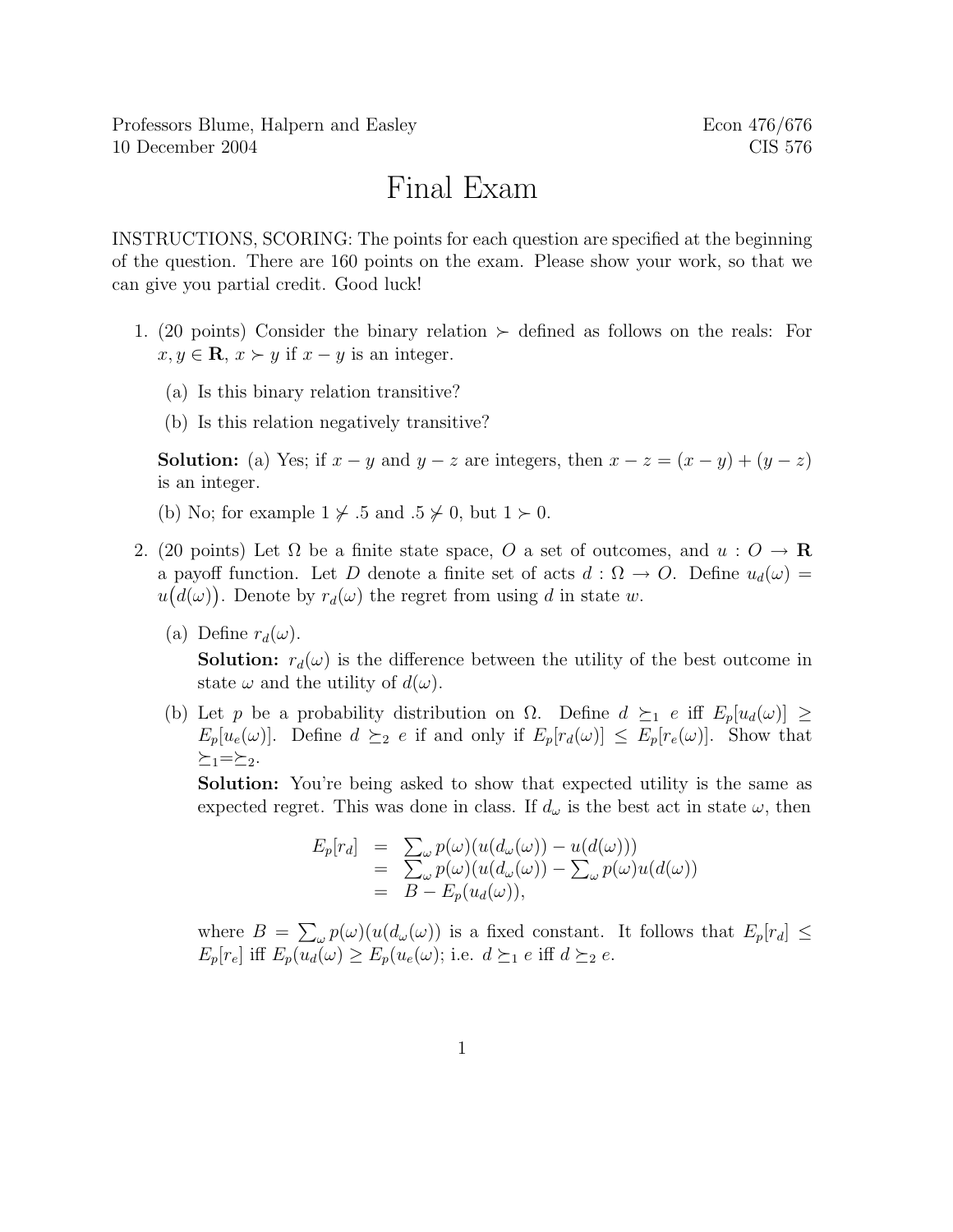(c) Let  $d \succeq_3 e$  if and only if  $\min_{\omega} u_d(\omega) \geq \min_{\omega} u_e(\omega)$ . Let  $d \succeq_4 e$  if and only if  $\max_{\omega} r_d(\omega) \leq \max_{\omega} r_e(\omega)$ . Show that if  $\max_{d} u_d(\omega)$  is a constant independent of  $\omega$ , then  $\succeq_3=\succeq_4$ .

**Solution:** Suppose that  $A = \max_d u_d(\omega)$ . Then  $r_d(\omega) = A - u_d(\omega)$ , for all states  $\omega$ . Thus,  $\max_{\omega} r_d(\omega) = A - \min_{\omega} u_d(\omega)$ . It easily follows that  $\max_{\omega} r_d(\omega) \leq \max_{\omega} r_e(\omega)$  iff  $\min_{\omega} u_d(\omega) \geq \min_{\omega} u_e(\omega)$ ; i.e.  $d \succeq_3 e$  iff  $d \succeq_4 e$ .

- 3. (20 points) This problem computes some minimax regret rules. In this problem the state space is  $\Omega = [0, 1]$ , the action set is  $D = \{0, 1\}$  and the payoff is  $u_d(\omega) =$  $-(d-\omega)^2$ .
	- (a) Compute the regret of each act and identify which decisions are optimal under the minimax regret criterion.

**Solution:** The best act in state  $\omega$  is 1 if  $\omega \in [1/2, 1]$ ; the utility of act 1 is  $-(1 - \omega)^2$ . The best act in state  $\omega$  is 0 if  $\omega \in [0, 1/2]$ . It is easy to see that in all states, the utility of both 0 and 1 is in  $[-1, 0]$ . It follows that the regret of both 0 and 1 in any state can be at most 1. The regret of act 1 is 1, because in state 0, the best act (0) gives utility 0, while 1 gives utility -1; in every other state, the regret of 1 is less than 1. Similarly, the regret of 0 is 1, because in state 1, 0 has utility -1 and the best act (1) has utility 0. Thus, the two acts are equivalent under the minimax regret criterion.

(b) Now suppose that randomized decision procedures can be used. The set of rules is now  $p \in [0, 1]$ , where p is the probability of choosing  $d = 0$ . The payoff to rule d in state  $\omega$  is its expected payoff,  $U(\omega, p) = -p\omega^2 - (1-p)(1-\omega)^2$ . Find the randomized rules which are optimal under the minimax regret criterion.

**Solution:** Now the best act is  $1/2$ . To see this, note that the utility of act p in state  $\omega$  is  $-p\omega^2 - (1-p)(1-\omega)^2$ . The best act in states  $\omega \in [0,1/2]$ is still 0, and the best act in states  $\omega \in [1/2, 1]$  is still 1. It easy to see that if  $p > 1/2$ , then the regret of p is maximized is maximized at state 1, where it is p; if  $p \leq 1/2$ , then the regret of p is maximized at state 0, where it is  $(1-p)$ . Thus, if  $p \neq 1/2$ , then the regret of p is greater than 1/2. Thus, the act  $p = 1/2$  minimizes regret, and has regret  $1/2$ .

- 4. (20 points) Given two acts a and b, say that a weakly dominates b (with respect to a utility function u) if for all states  $s \in S$ , we have  $u(a(s)) \ge u(b(s))$  and for some  $s' \in S$ , we have  $u(a(s)) > u(b(s))$ . Suppose that a weakly dominates b. Which of  $a \succ b$ ,  $a \sim b$ , and  $b \succ a$  can/must happen with each of the following decision rules:
	- (a) maximin,
	- (b) minimax regret,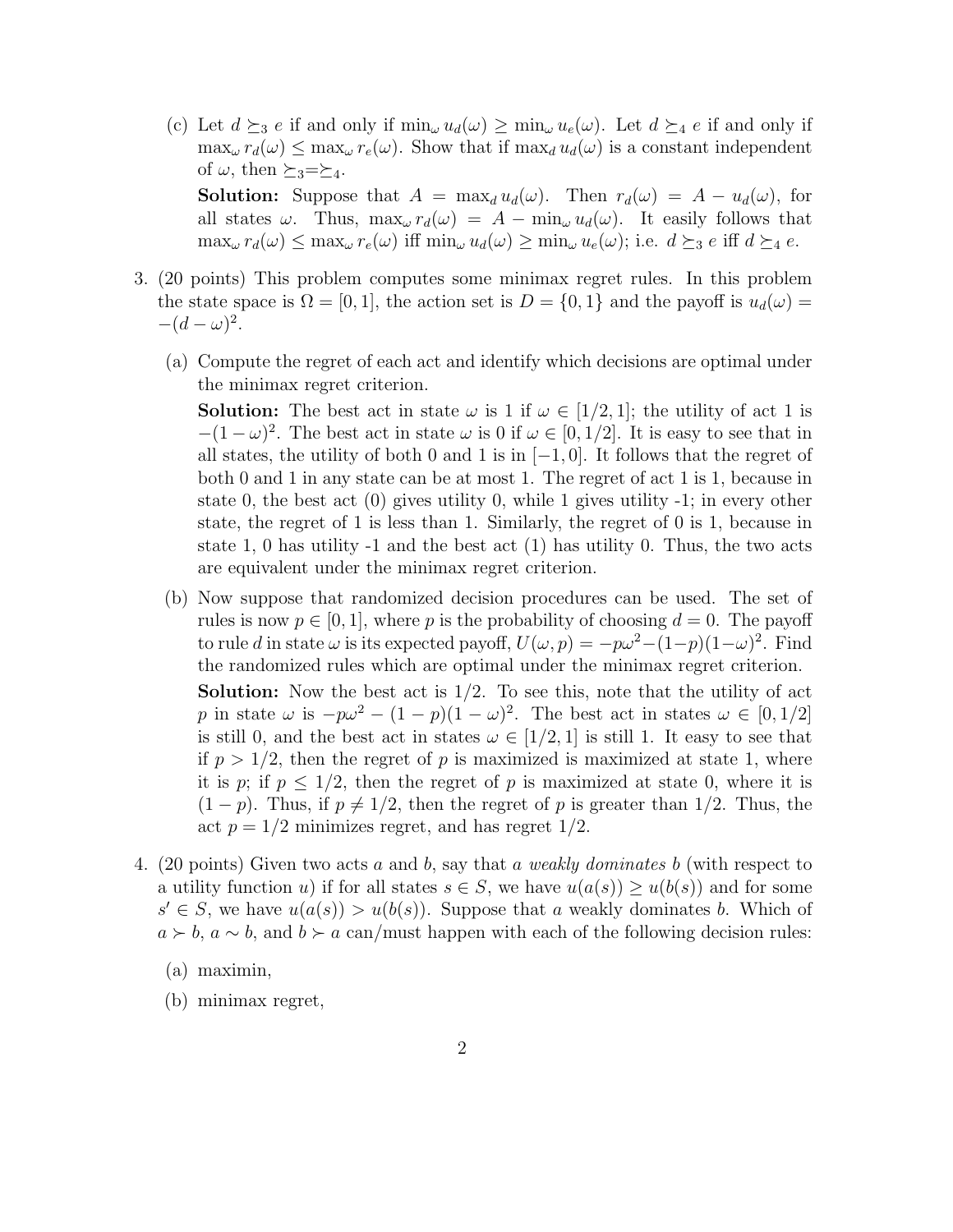(c) the principle of insufficient reason.

There was a typo in the next line of the question: It said "If you think one of these can't happen, given an example ...". I meant to say "If you think one of these can happen, give an example that demonstrates it; if you think it must happen, explain why. (Note: 1-2 sentence explanations suffice in each case.)" Most people figured out the intent of the question.

**Solution:** (a) With maximin, we must have  $a \succeq b$ ; we may have  $a \succ b$  and we may have  $a \sim b$ . (Of course, we can't have  $b \succ a$ .) If in fact  $u(a(s)) > u(b(s))$ for all states  $s \in S$  (which is consistent with weak dominance), then we certainly have  $a > b$ . To see that we might have  $a \sim b$ , let  $S = \{s_1, s_2\}$ , and suppose that  $u(a(s_1)) = u(b(s_1)) = 0, u(a(s_2)) = 1$  and  $u(b(s_2)) = 0$ . Then the worst-case outcome for both a and b is 0, so  $a \sim b$ .

(b) With minimax regret, like with maximin, we must have  $a \succeq b$ ; we may have  $a \succ b$  and we may have  $a \sim b$ . (Of course, we can't have  $b \succ a$ .) If there are no other acts, then it is easy to see that we must have  $a \succ b$  (in fact, the regret of a is 0, and the regret of b is  $\max_{s \in S}(u(a(s)) - u(b(s))) > 0$ . To see that we might have  $a \sim b$ , let  $S = \{s_1, s_2\}$ , and suppose that  $u(a(s_1)) = u(b(s_1)) = 0$ ,  $u(a(s_2)) = 1$  and  $u(b(s_2)) = 0$ . Clearly a weakly dominates c. Now let c be another act such that  $u(c(s_1)) = 3$  and  $u(c(s_1)) = 0$ . Then the regret of both a and b is 3, so  $a \sim b$ .

(c) With the principle of insufficient reason, we must have  $a \succ b$ , since the expected utility of a is  $\sum_{s\in S} u(a(s))/|S|$ , which is greater than  $\sum_{s\in S} u(b(s))/|S|$ , which is the expected utility of b.

[Grading: 7 for each of parts (a) and (b), 6 for part (c).]

5. (20 points) Consider the following Bayesian network containing 3 Boolean random variables (that is, the random variables have two truth values—true and  $false$ ):

A  $/ \ \backslash$ B C

Suppose the Bayesian network has the following conditional probability tables (where X and X are abbreviations for  $X = true$  and  $X = false$ , respectively):

$$
Pr(A) = .1
$$
  
\n
$$
Pr(B | A) = .7
$$
  
\n
$$
Pr(B | \overline{A}) = .2)
$$
  
\n
$$
Pr(C | A) = .4)
$$
  
\n
$$
Pr(C | \overline{A}) = .6)
$$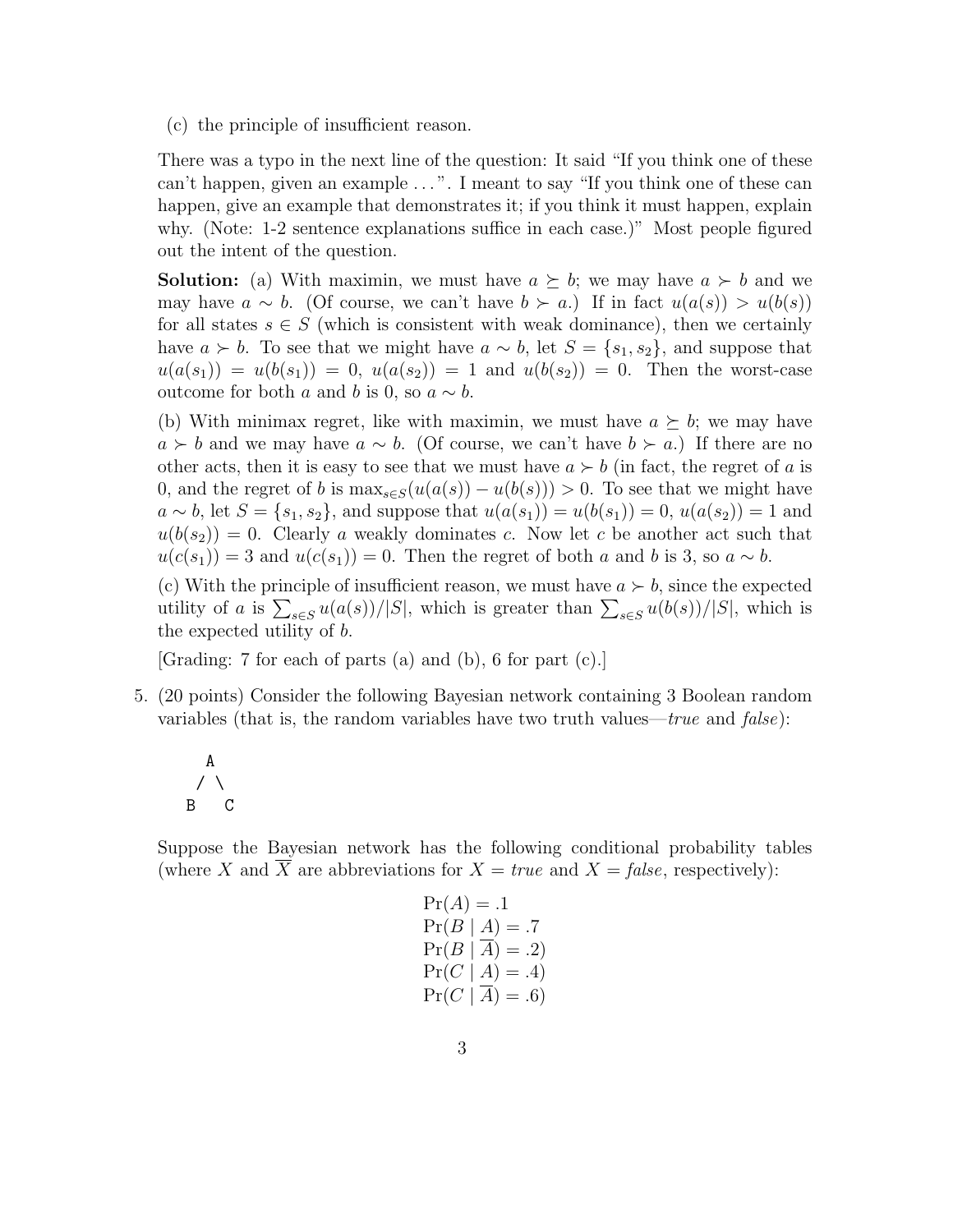- (a) What is  $Pr(\overline{B} \cap C \mid A)$ ?
- (b) What is  $Pr(A | \overline{B} \cap C)$ ?
- (c) Suppose we add a fourth node labeled  $D$  to the network, with edges from both  $B$  and  $C$  to  $D$ . For the new network
	- (i) Is A conditionally independent of  $D$  given  $B$ ?
	- (ii) Is B conditionally independent of C given  $A$ ?

In both cases, explain your answer.

**Solution:** (a) Pr( $\overline{B} \cap C \mid A$ ) = Pr( $\overline{B} \mid A$ ), since, according to the Bayesian network, C is independent of B given A. We are given that  $Pr(B \mid A) = .7$ , so  $Pr(\overline{B} \mid A) = .3.$ 

(b) By Bayes' Rule,

$$
Pr(A | \overline{B} \cap C) = Pr(\overline{B} \cap C | A) Pr(A) / Pr(\overline{B} \cap C).
$$

According to the Bayesian network, B and C are conditionally independent given A, so  $Pr(\overline{B} \cap C \mid A) = Pr(\overline{B} \mid A) \times Pr(C \mid A) = .3 \times .4 = .12$ . We are also given that  $Pr(A) = .1$ . Finally,

$$
\Pr(\overline{B} \text{ int } C)
$$
\n= 
$$
\Pr(\overline{B} \text{ int } C | A) \Pr(A) + \Pr(\overline{B} \text{ int } C | \overline{A}) \Pr(\overline{A})
$$
\n= 
$$
\Pr(\overline{B} | A) \times \Pr(C | A) \Pr(A) + \Pr(\overline{B} | \overline{A}) \times \Pr(C | \overline{A}) \Pr(\overline{A})
$$
\n= 
$$
(0.3 \times 0.4 \times 0.1) + (0.8 \times 0.6 \times 0.9)
$$
\n= 
$$
0.012 + 0.432 = 0.444
$$

Putting this all together, we get that  $Pr(A | \overline{B} \cap C) = .012/.444 = 1/37.$ 

 $(c)(i)$  No; A is not conditionally independent of D given B, since A and D might be correlated via C. (A is conditionally independent of D given B and C.)

(ii) Yes,  $B$  is conditionally independent of  $C$  given  $A$ . In general, a node is independent of its nondescendants given its parents. A is the only parent of B, and C is a nondescendant.

[Grading: 5 for (a), 9 for (b), and 3 each for  $(c)(i)$  and  $(c)(ii)$ .]

6. (20 points) Consider the following CP (ceteris paribus) network:

 $A \rightarrow B \rightarrow C$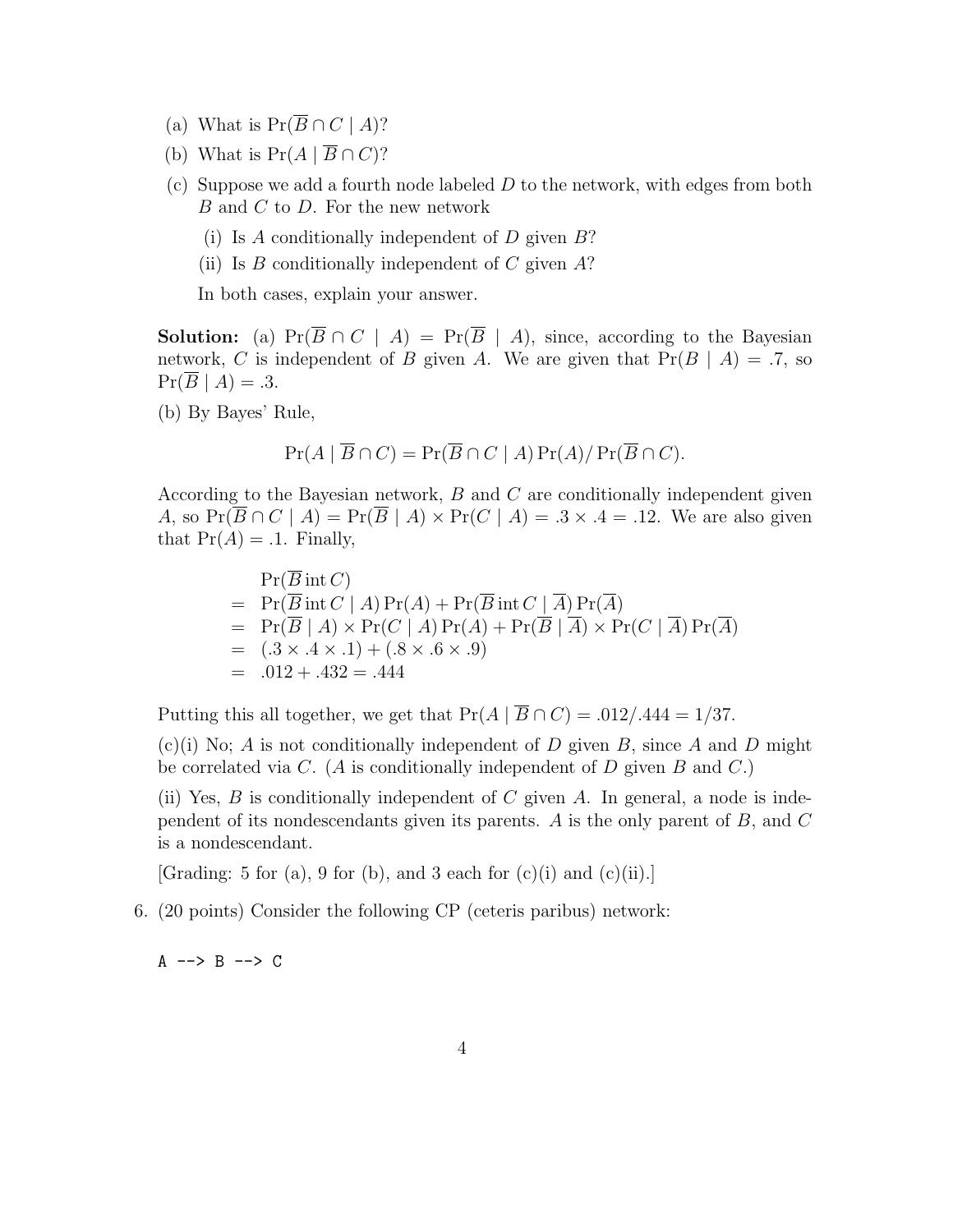with the following conditional preference tables:

| A.<br>a.       |                                      |
|----------------|--------------------------------------|
| $\overline{a}$ | $\boldsymbol{b}$<br>$\boldsymbol{b}$ |
| $\overline{a}$ | $b \succ$<br>$\boldsymbol{b}$        |
| b              | $\overline{c}$<br>$c \succ$          |
| h              | $\overline{c}$<br>م                  |

- (a) Does it follow from this CPnet that  $abc \succ a\overline{bc}$ ? (Explain why or why not; a simple yes or no will not get any points.)
- (b) Does it follow from this CPnet that  $\overline{a}b\overline{c} \succ a\overline{b}c$ ? (Again, explain why or why not.)

Solution: (a) Yes, this follows. Here is the argument:

 $abc \rightarrow ab\bar{c}$  [since  $c \succ \bar{c}$  conditional on b]  $\rightarrow a\overline{b}\overline{c}$  [since  $b \rightarrow \overline{b}$  conditional on  $a$ ]

(b) No, this does not follow. The easiest way to see it is just to observe that, unconditionally, a is preferred to  $\bar{a}$ . Nothing can change this unconditional preference. In fact, these two outcomes are incomparable (although you didn't have to show that).

- 7. (20 points) Consider the lotteries:
	- A If Hillary Clinton is the next President then you win \$1 with probability p and \$0 with probability  $1 - p$ ; if she is not then you win \$1 with probability 0 and \$0 with probability 1.
	- B If Hillary Clinton is the next President then you win \$1 with probability 0 and \$0 with probability 1; if she is not then you win \$1 with probability q and \$0 with probability  $1 - q$ .
	- C You win \$1 with probability  $1/2$  and \$0 with probability  $1/2$ .

Suppose that  $$1 > $0$ .

(a) Suppose  $p$  and  $q$  are such that the decision maker is indifferent between lotteries A and B. Assuming that this decision maker is a subjective expected utility maximizer (with a state independent payoff function) determine the decision maker's subjective probability that Hillary Clinton is the next President.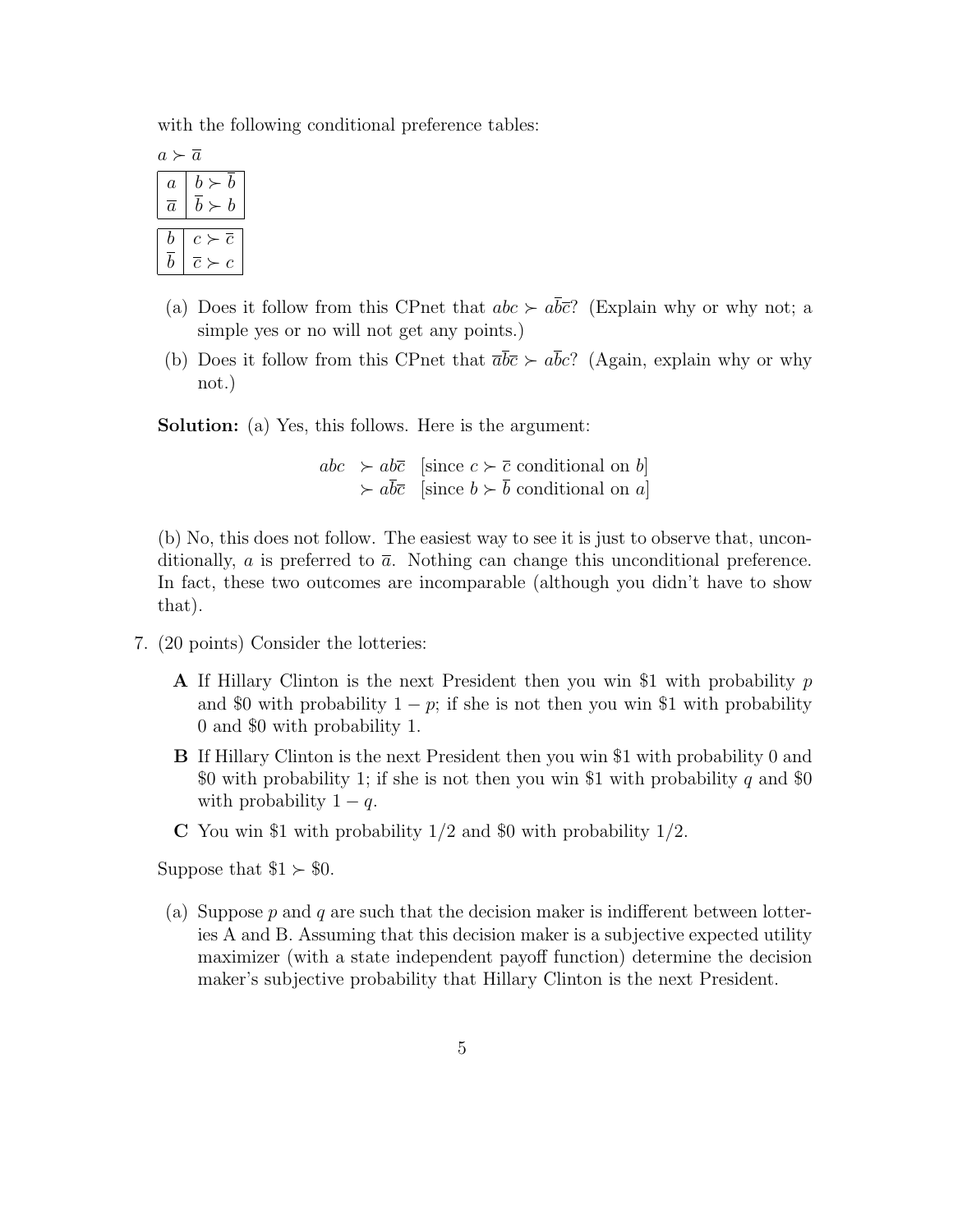Solution: Let H be the event that Hillary in the next President. If the decision maker is indifferent between A and B, then

$$
\Pr(H)(pu(1)+(1-p)u(0))+(1-\Pr(H))(u(0))=\Pr(H)(u(0))+(1-\Pr(H))(qu(1)+(1-q)u(0)).
$$

Straightforward computation shows that it follows that

$$
(u(1) – u(0) Pr(H)p = (u(1) – u(0))q(1 + Pr(H)).
$$

Since  $1 \geq 0$ , it follows that  $u(1) - u(0) > 0$ , so we can divide both sides by  $u(1) - u(0)$  to get  $Pr(H)p = q(1 + Pr(H))$ . It follows that  $Pr(H) = q/(p-q)$ . Note that the exact value of  $u(0)$  and  $u(1)$ . This would have to be the case with an expected utility maximizer. The utility function is unique only up to affine transformations; given any utility function u, and real numbers  $a < b$ , there is a positive affine transformation of  $u$  to a utility function  $u'$  such that  $u'(0) = a$  and  $u'(1) = b$ .

(b) Now suppose that  $p = q = 1$ , the decision maker may or may not be indifferent between A and B and for these values of p and q we have  $C \succ A$  and  $C \succ B$ . Show that in this case the decision maker cannot be a subjective expected utility maximizer.

Solution: If the decision maker is a subjective expected utility maximizer, then his preference can be represented by a probability  $Pr$  and a utility  $u$ . As observed in the solution to part  $(a)$ , since u is unique only up to a positive affince trasnformations, we can assume without loss of generality that  $u(0) = 0$ and  $u(1) = 1$ . With these utilities, the expected utility of C is 1/2, the expected utility of A is  $Pr(H)p$  and the expected utility of B is  $(1 - Pr(H))q$ . If  $p = 1 = 1$ , the expected utility of A is  $Pr(H)$  and the expected utility of B is  $1-\Pr(H)$ . If C is preferred to both A and B, then we must have  $1/2 > \Pr(H)$ and  $1/2 > 1 - Pr(H)$ , which is impossible.

(c) For the values of  $p$  and  $q$  and preferences in part (b) suppose that the decision maker acts as if he has a utility function on money  $u$ , a set of probabilities Π on the states, Hillary and not-Hillary, and evaluates each lottery using the element of Π that minimizes the expected utility of the lottery. What do you know about Π?

Solution: If we take Π to be a set of probability measures that includes probability measures Pr<sub>1</sub> and Pr<sub>2</sub> such that  $Pr_1(H) > 1/2$  and  $Pr_2(H) <$ 1/2, then A has minimum expected utility at most  $Pr_2(H) < 1/2$  and B has minimum expected utility at most  $1 - Pr_1(H) < 1/2$ , while C has minimum expected utility  $1/2$ , so C is preferred to both A and B. To get this result it is necessary and sufficent that  $\Pi$  has two such probability measures (i.e., one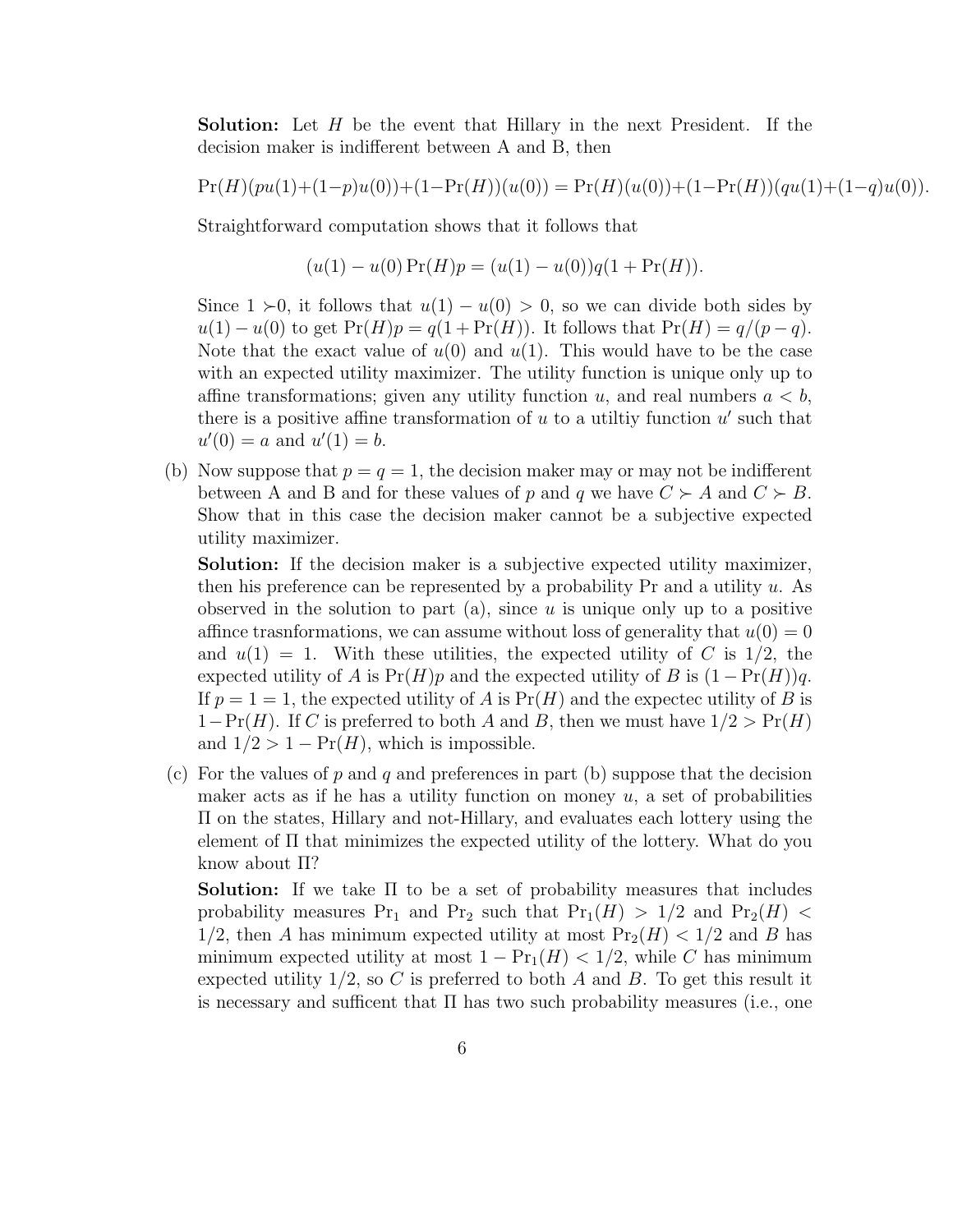probability measure  $Pr_1$  such that  $Pr_1(H) < 1/2$  and one probability measures  $Pr_2$  such that  $Pr_2(H) > 1/2$ .

- 8. (20 points) A decision maker has to allocate his initial wealth  $w_0 > 0$  between two assets. One asset is risk free and pays a certain return of 1 for every dollar invested. The other is risky; its return per dollar invested is given by the random variable  $r$ which takes on values  $\bar{r}$  or r. Let  $\alpha \in [0,1]$  be the fraction of wealth invested in the risky asset. So future wealth is  $w = (1 - \alpha)w_0 + \alpha w_0 r$ .
	- (a) In this part of the question the decision maker is a von-Neumann Morgenstern expected utility maximizer with payoff function for future wealth  $u(w)$ . Assume that  $u'(w) > 0$  and  $u''(w) < 0$  for all w and that the expectation of r is greater than one. Show that the optimal choice of  $\alpha$  is greater than 0.

**Solution:** Let p be the probability of getting  $\bar{r}$ , so  $1 - p$  is the probability of getting r. Assume without loss of generality that  $0 < p < 1$ . (If  $p = 1$ , then  $r = \bar{r}$ , and we must have  $\bar{r} > 1$  since  $E[r]$ , the expected utility of r, is greater than 1; in that case, the investor should definitely invest in the risky asset, which isn't so risky. Similarly, if  $p = 0$ , the investor should definitely not invest.) Since the expected utility of  $r$  is greater than 1, we must have  $E[r] = p\bar{r} + (1-p)\underline{r} > 1$ . Let  $U(\alpha)$  be the expected utility of the investment as a function of  $\alpha$ . Then

$$
U(\alpha) = pu((1 - \alpha)w_0 + \alpha w_0\overline{r}) + (1 - p)u((1 - \alpha)w_0 + \alpha w_0\underline{r}).
$$

Thus,

$$
U'(\alpha) = pu'((1-\alpha)w_0 + \alpha w_0 \bar{r})(-w_0 + w_0 \bar{r}) + (1-p)u'((1-\alpha)w_0 + \alpha w_0 \underline{r})(-w_0 + w_0 \underline{r}).
$$

It follows that

$$
U'(0) = u'(w_0)(w_0)(-p + p\bar{r} + -(1 - p) + (1 - p)\underline{r})
$$
  
=  $u'(w_0)(w_0)(-1 + p\bar{r} + (1 - p)\underline{r})$ 

Note that  $p\bar{r} + (1-p)\underline{r} = E[r] > 1$ , so  $-1 + p\bar{r} + (1-p)\underline{r} > 0$ . Since  $u' > 0$ and  $w_0 > 0$ , it follows that  $U'(0) > 0$ . Thus, U cannot take on its maximum at 0, so the optimal choice of  $\alpha$  is greater than 0.

(b) Now the distribution of r is uncertain. It depends on the state of nature which is either H or L. In state H,  $r = \bar{r}$  with probability p and  $r = r$  with probability  $1 - p$ . In state L,  $r = \overline{r}$  with probability q and  $r = r$  with probability  $1 - q$ . Suppose that for each  $\alpha$  the decision maker's preferences over lotteries satisfy the Anscombe and Aumann axioms. Let  $\pi$  represent the decision maker's